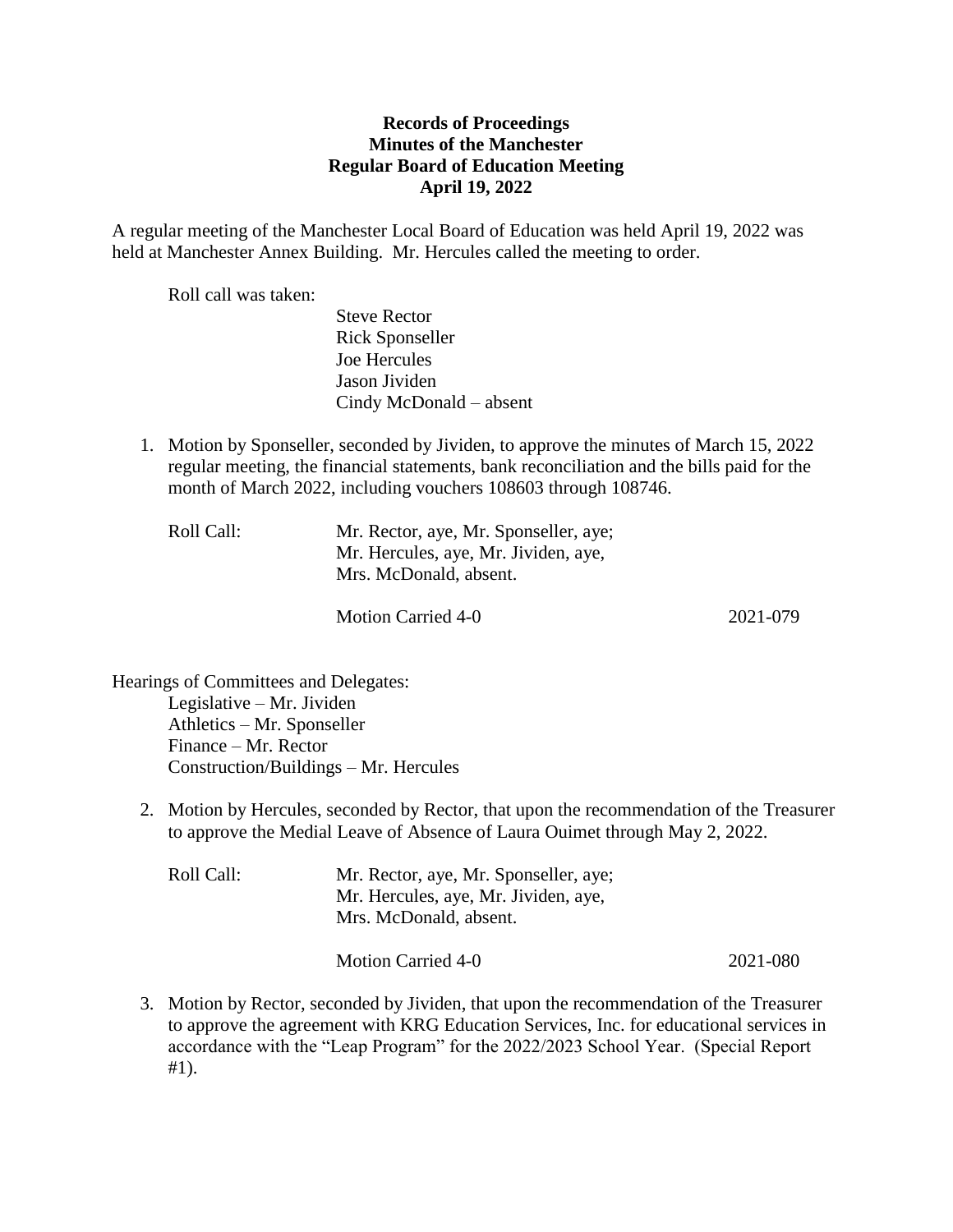|    | Roll Call:                       | Mr. Rector, aye, Mr. Sponseller, aye;<br>Mr. Hercules, aye, Mr. Jividen, aye,<br>Mrs. McDonald, absent.                                                                                                                   |          |
|----|----------------------------------|---------------------------------------------------------------------------------------------------------------------------------------------------------------------------------------------------------------------------|----------|
|    |                                  | <b>Motion Carried 4-0</b>                                                                                                                                                                                                 | 2021-081 |
| 4. | through June 30, 2022.           | Motion by Hercules, seconded by Sponseller, that upon the recommendation of the<br>Superintendent to approve the contract with Total Education Solutions from June 1, 2022                                                |          |
|    | Roll Call:                       | Mr. Rector, aye, Mr. Sponseller, aye;<br>Mr. Hercules, aye, Mr. Jividen, aye,<br>Mrs. McDonald, absent.                                                                                                                   |          |
|    |                                  | <b>Motion Carried 4-0</b>                                                                                                                                                                                                 | 2021-082 |
|    | school year. (Special Report #4) | 5. Motion by Hercules, seconded by Rector, that upon the recommendation of the<br>Superintendent to approve the contract with Total Education Solutions for the 2022/2023                                                 |          |
|    | Roll Call:                       | Mr. Rector, aye, Mr. Sponseller, aye;<br>Mr. Hercules, aye, Mr. Jividen, aye,<br>Mrs. McDonald, absent.                                                                                                                   |          |
|    |                                  | <b>Motion Carried 4-0</b>                                                                                                                                                                                                 | 2021-083 |
| 6. |                                  | Motion by Sponseller, seconded by Jividen, that upon the recommendation of the<br>Superintendent to approve the contract with Summit Educational Service Center Service<br>Plan Agreement for FY2023. (Special Report #4) |          |
|    | Roll Call:                       | Mr. Rector, aye, Mr. Sponseller, aye;<br>Mr. Hercules, aye, Mr. Jividen, aye,<br>Mrs. McDonald, absent.                                                                                                                   |          |
|    |                                  | <b>Motion Carried 4-0</b>                                                                                                                                                                                                 | 2021-084 |

7. Motion by Hercules, seconded by Rector, that upon the recommendation of the Superintendent to approve the contract with Summit Educational Service Center Governing Board (ESC Board). (Special Report #5)

| Roll Call: | Mr. Rector, aye, Mr. Sponseller, aye; |  |
|------------|---------------------------------------|--|
|            | Mr. Hercules, aye, Mr. Jividen, aye,  |  |
|            | Mrs. McDonald, absent.                |  |
|            |                                       |  |

Motion Carried 4-0 2021-085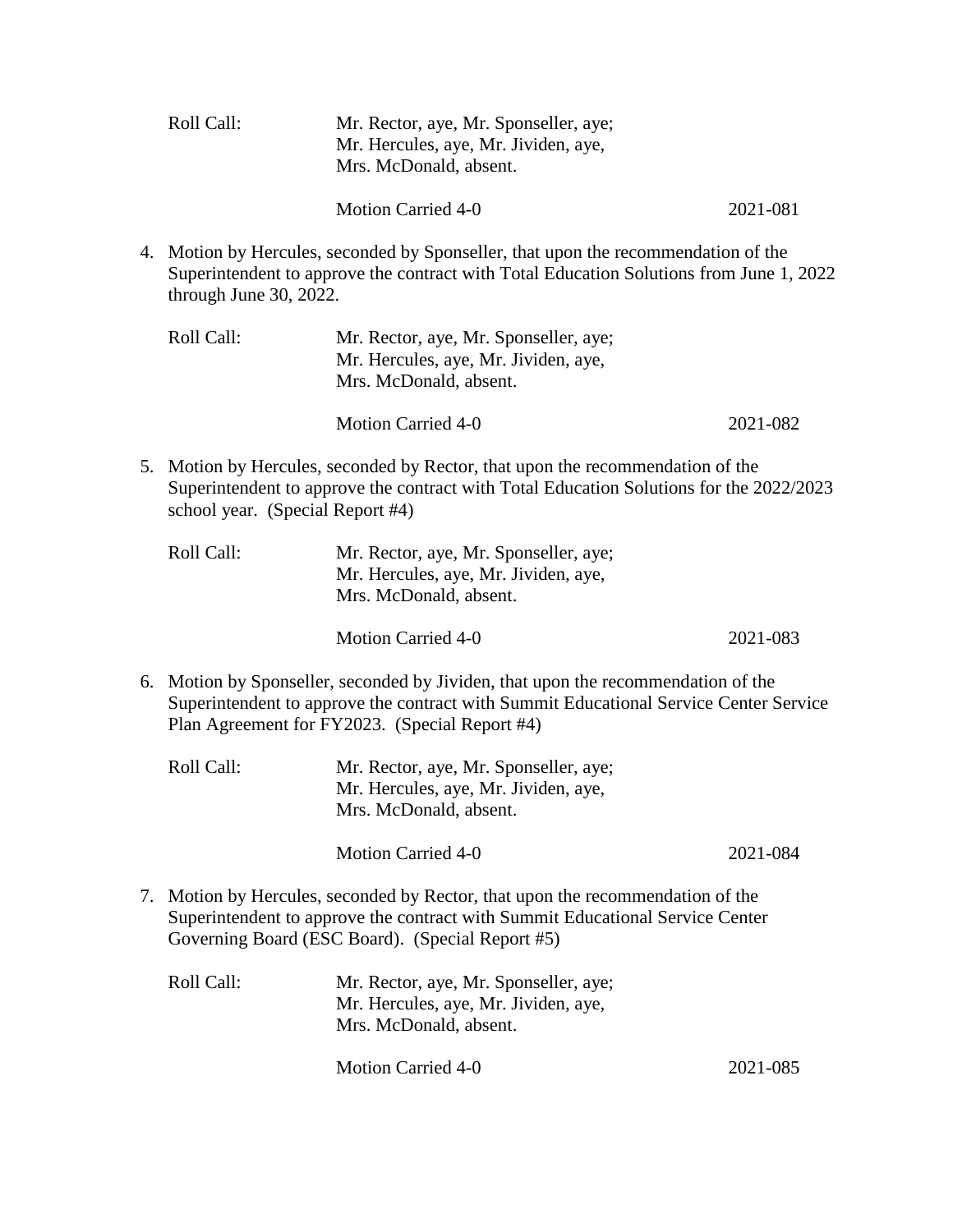8. Motion by Rector, seconded by Sponseller, the following Classified Appointments:

|    |         | a. Lori Caskey<br>b. Matthew Mitchell<br>c. Colleen Moore |                           | Transportation Monitor (effective 3-14-22)<br><b>Sub Transportation Monitor</b><br>Sub Custodian (effective 3-14-22)<br>High School Secretary (effective 4-6-22)          |          |
|----|---------|-----------------------------------------------------------|---------------------------|---------------------------------------------------------------------------------------------------------------------------------------------------------------------------|----------|
|    |         | Roll Call:                                                | Mrs. McDonald, absent.    | Mr. Rector, aye, Mr. Sponseller, aye;<br>Mr. Hercules, aye, Mr. Jividen, aye,                                                                                             |          |
|    |         |                                                           | <b>Motion Carried 4-0</b> |                                                                                                                                                                           | 2021-086 |
| 9. |         | Café effective 6-1-22.                                    |                           | Motion by Hercules, seconded by Jividen, that upon the recommendation of the<br>Superintendent to approve the Classified Resignation of Valerie Caster as Middle School   |          |
|    |         | Roll Call:                                                | Mrs. McDonald, absent.    | Mr. Rector, aye, Mr. Sponseller, aye;<br>Mr. Hercules, aye, Mr. Jividen, aye,                                                                                             |          |
|    |         |                                                           | <b>Motion Carried 4-0</b> |                                                                                                                                                                           | 2021-087 |
|    | $1-22.$ |                                                           |                           | 10. Motion by Jividen, seconded by Rector, that upon the recommendation of the<br>Superintendent to approve the Certified Retirement of Christine Carmichael effective 6- |          |
|    |         | Roll Call:                                                | Mrs. McDonald, absent.    | Mr. Rector, aye, Mr. Sponseller, aye;<br>Mr. Hercules, aye, Mr. Jividen, aye,                                                                                             |          |
|    |         |                                                           | <b>Motion Carried 4-0</b> |                                                                                                                                                                           | 2021-088 |
|    |         | Teacher effective the 2022/2023 school year.              |                           | 11. Motion by Hercules, seconded by Jividen, that upon the recommendation of the<br>Superintendent to approve the Certified Appointment of Desiree Beard as First Grade   |          |
|    |         | Roll Call:                                                | Mrs. McDonald, absent.    | Mr. Rector, aye, Mr. Sponseller, aye;<br>Mr. Hercules, aye, Mr. Jividen, aye,                                                                                             |          |
|    |         |                                                           | <b>Motion Carried 4-0</b> |                                                                                                                                                                           | 2021-089 |
|    |         |                                                           |                           |                                                                                                                                                                           |          |

12. Motion by Sponseller, seconded by Hercules, that upon the recommendation of the Superintendent to approve the Classified Continuing Contract for Leslie Jividen as Cook.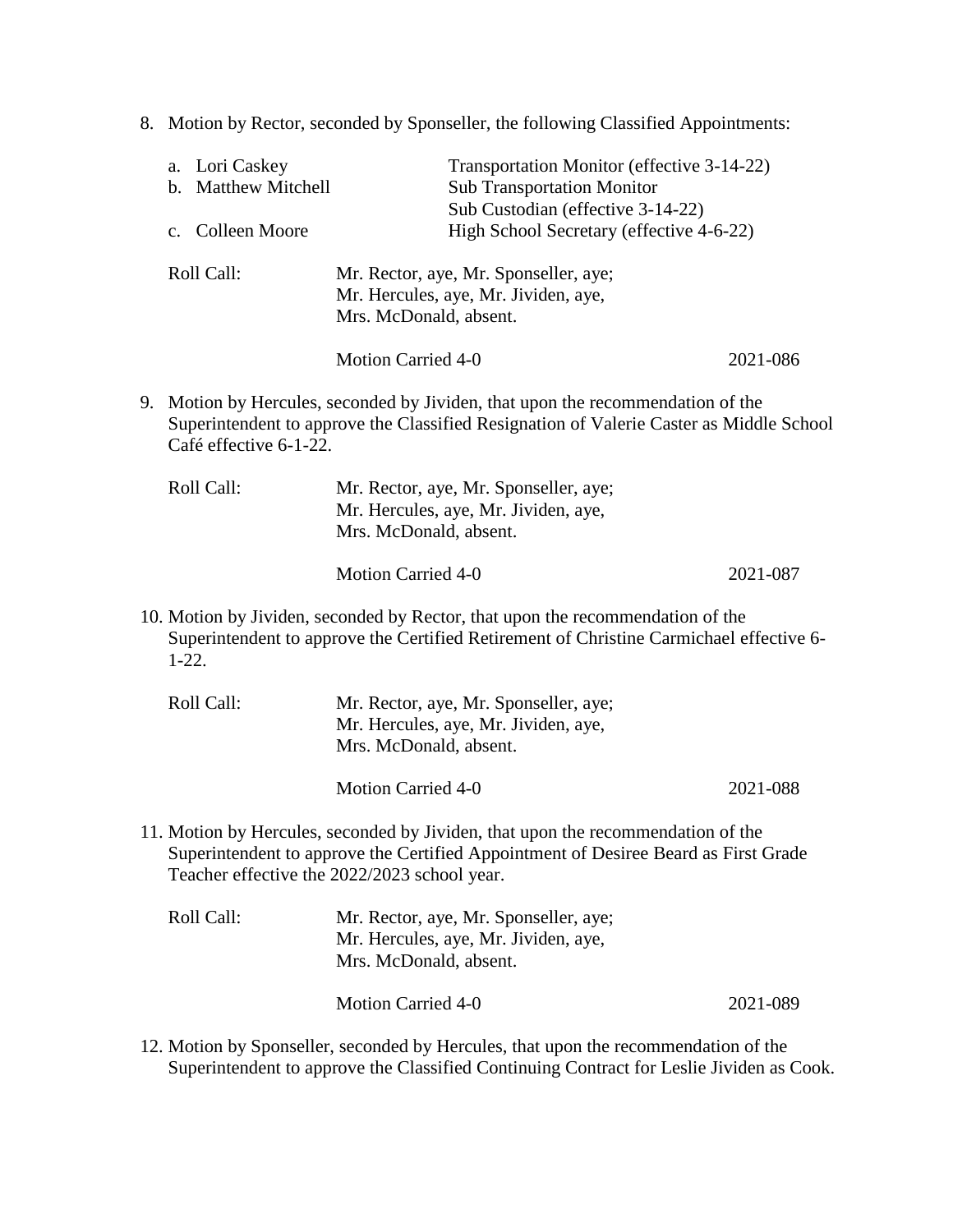| Roll Call: | Mr. Rector, aye, Mr. Sponseller, aye;<br>Mr. Hercules, aye, Mr. Jividen, abstain,<br>Mrs. McDonald, absent.                                                                                                                                            |          |
|------------|--------------------------------------------------------------------------------------------------------------------------------------------------------------------------------------------------------------------------------------------------------|----------|
|            | Motion Carried 3-0-1                                                                                                                                                                                                                                   | 2021-090 |
|            | 13. Motion by Rector, seconded by Jividen, that upon the recommendation of the<br>Superintendent to approve the following Supplemental Appointment of Jacob Hanzel as<br>Middle School Wrestling Coach for $\frac{1}{2}$ of the 2021/2022 school year. |          |
| Roll Call: | Mr. Rector, aye, Mr. Sponseller, aye;                                                                                                                                                                                                                  |          |

| Mr. Hercules, aye, Mr. Jividen, aye,<br>Mrs. McDonald, absent. |          |
|----------------------------------------------------------------|----------|
| Motion Carried 4-0                                             | 2021-091 |

14. Motion by Rector, seconded by Hercules, that upon the recommendation of the Superintendent to approve the following Classified Two-Year Contracts:

| a <sub>z</sub> | Katie Baker             | <b>Teacher Aide</b>    |
|----------------|-------------------------|------------------------|
| $\mathbf{b}$ . | Helen Bonfiglio         | <b>Bus Driver</b>      |
| $c_{-}$        | <b>Charlotte Bunner</b> | Regular Cafeteria      |
|                | d. Nicole Evans         | Regular Cafeteria      |
|                | e. Claudia Finely       | Regular Cafeteria      |
| f.             | <b>Christian Gray</b>   | <b>Head Cook</b>       |
|                | g. Samantha Helms       | Regular Cafeteria      |
|                |                         | <b>Bus Driver</b>      |
|                | h. Cindy Kotsalieff     | Secretary              |
| i.             | Carol Stock             | <b>Bus Coordinator</b> |
| j.             | Michelle Todd           | <b>Bus Driver</b>      |
|                | k. Mary Kay Walker      | Media Technician       |

| Roll Call: | Mr. Rector, aye, Mr. Sponseller, aye; |  |
|------------|---------------------------------------|--|
|            | Mr. Hercules, aye, Mr. Jividen, aye,  |  |
|            | Mrs. McDonald, absent.                |  |
|            |                                       |  |

| 2021-092<br><b>Motion Carried 4-0</b> |  |
|---------------------------------------|--|
|---------------------------------------|--|

15. Motion by Hercules, seconded by Jividen, that upon the recommendation of the Superintendent to approve the following Classified Nonrenewal:

| a. Nicole Evans | <b>Transportation Monitor</b> |
|-----------------|-------------------------------|
| b. Becky Lesher | <b>Transportation Monitor</b> |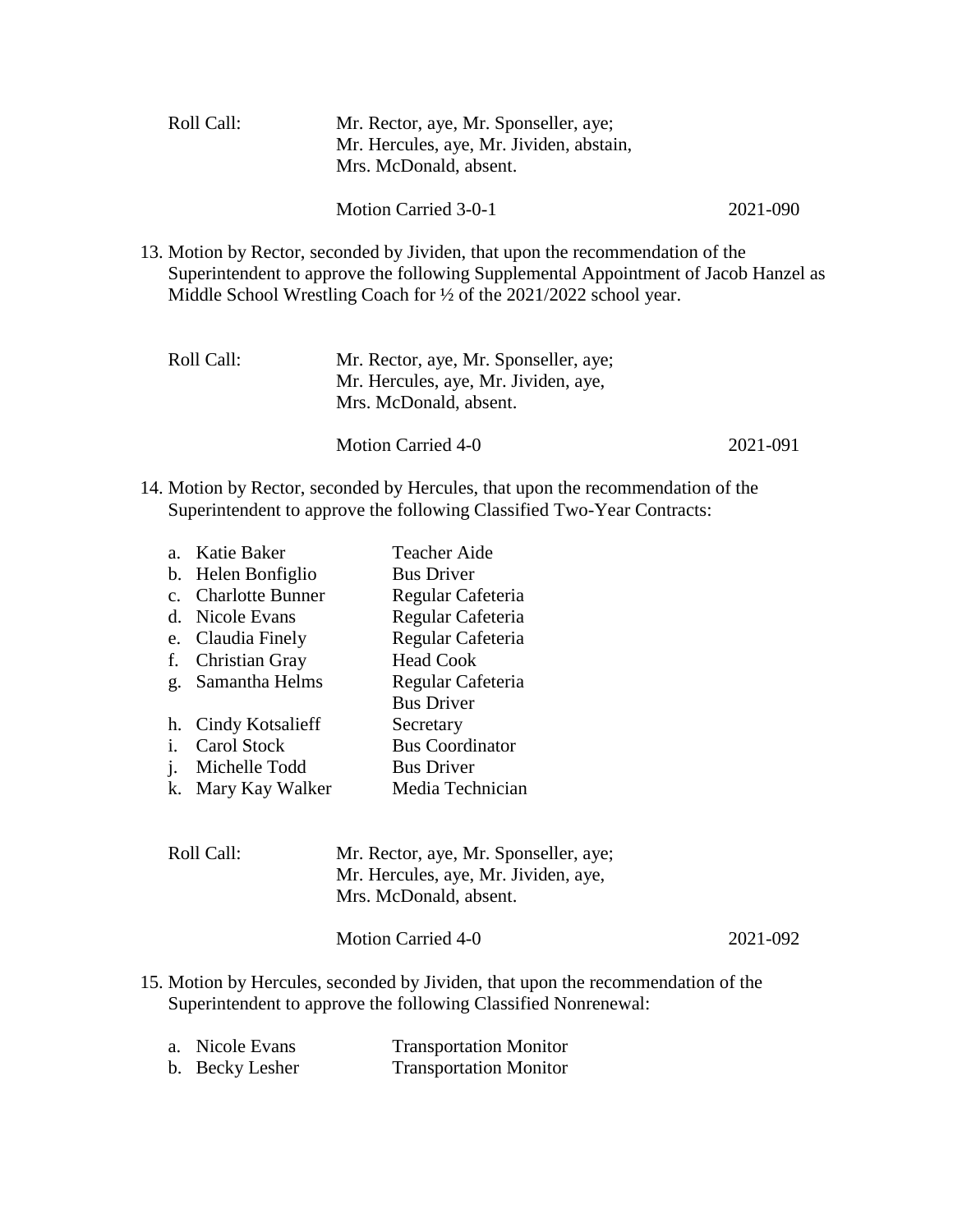| Roll Call: | Mr. Rector, aye, Mr. Sponseller, aye;<br>Mr. Hercules, aye, Mr. Jividen, aye,<br>Mrs. McDonald, absent. |          |
|------------|---------------------------------------------------------------------------------------------------------|----------|
|            | <b>Motion Carried 4-0</b>                                                                               | 2021-093 |
|            | 16. Motion by Hercules, seconded by Rector, that upon the recommendation of the                         |          |

Superintendent to approve the Certified Continuing Contract effective the 2022/2023 school year for Stacey Stassinis.

| Roll Call: | Mr. Rector, aye, Mr. Sponseller, aye;<br>Mr. Hercules, aye, Mr. Jividen, aye,<br>Mrs. McDonald, absent. |          |
|------------|---------------------------------------------------------------------------------------------------------|----------|
|            | Motion Carried 4-0                                                                                      | 2021-094 |

17. Motion by Hercules, seconded by Sponseller, that upon the recommendation of the Superintendent to approve the following donations:

| The Arnold Family<br>Jim & Marcia Elder<br>Anonymous<br><b>Manchester McDonalds</b><br><b>Barberton Rotary Club</b>     | Bobby Eckert Scholarship<br>Drama Club<br><b>Manchester Education Scholarship</b><br>Drama Club<br><b>WSFM</b>                        | \$30,000.00<br>100.00<br>60.00<br>272.82<br>75.00 |  |
|-------------------------------------------------------------------------------------------------------------------------|---------------------------------------------------------------------------------------------------------------------------------------|---------------------------------------------------|--|
| Roll Call:                                                                                                              | Mr. Rector, aye, Mr. Sponseller, aye;<br>Mr. Hercules, aye, Mr. Jividen, aye,<br>Mrs. McDonald, absent.                               |                                                   |  |
|                                                                                                                         | <b>Motion Carried 4-0</b>                                                                                                             | 2021-095                                          |  |
|                                                                                                                         | 18. Motion by Jividen, seconded by Hercules, that upon the recommendation of the<br>Superintendent to approve the following Policies: |                                                   |  |
| Policy $#5772 -$ Weapons<br>Policy #6423 – Use of Credit Cards<br>Policy #7217 – Weapons<br>Policy #8500 – Food Service |                                                                                                                                       |                                                   |  |
| Roll Call:                                                                                                              | Mr. Rector, aye, Mr. Sponseller, aye;<br>Mr. Hercules, aye, Mr. Jividen, aye,<br>Mrs. McDonald, absent.                               |                                                   |  |

Motion Carried 4-0 2021-096